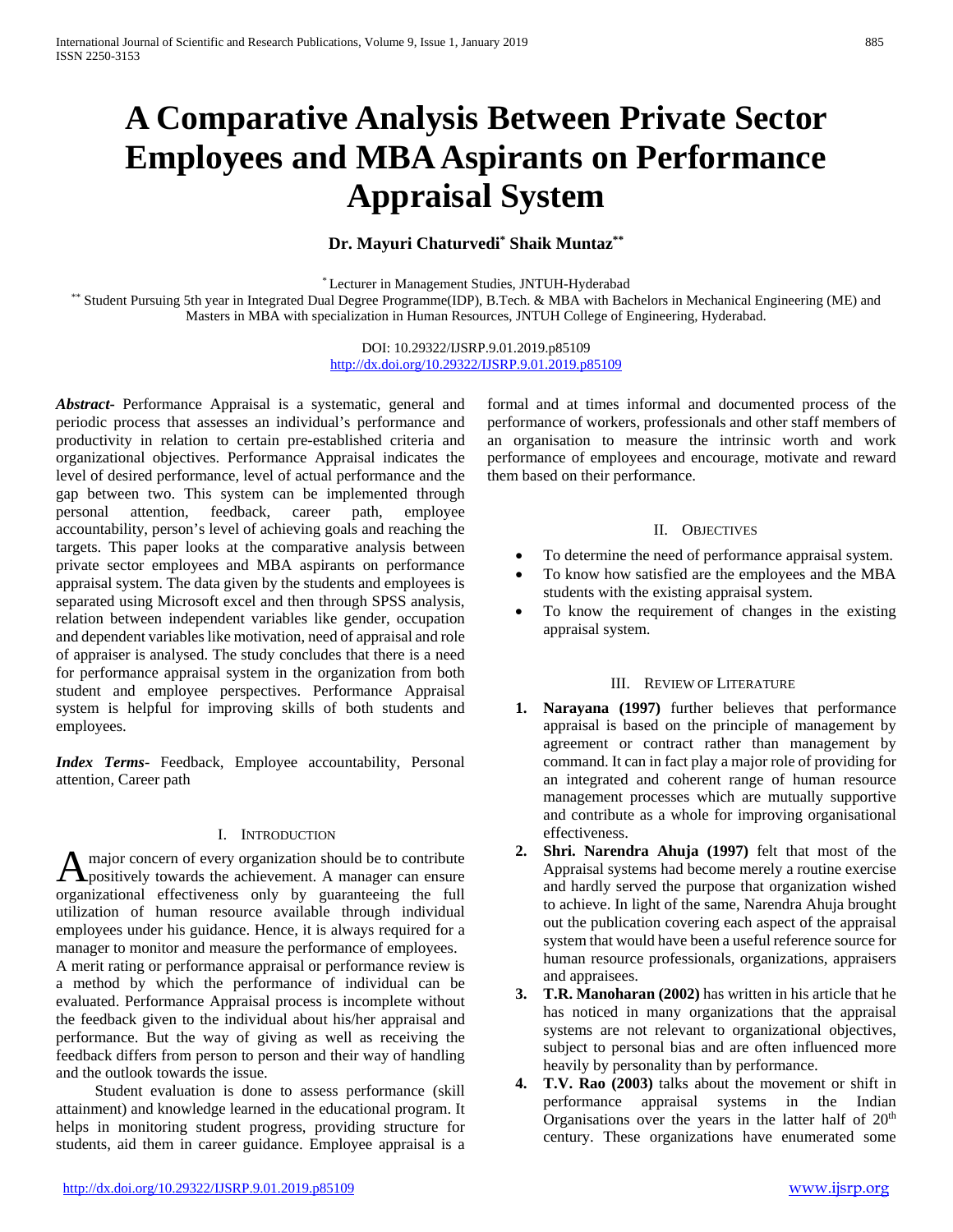points, which are indicators for further development in the Performance Appraisal System.

system. It is carried out through the analysis of data collected through a questionnaire. Microsoft Excel and Statistical Package for Social Sciences (SPSS) software is used for Data analysis. Sample size is 50 and the technique is random sampling technique.

# IV. METHOD

 This study is about the comparative analysis of private sector employees and MBA aspirants on performance appraisal

V. HYPOTHESIS

| S.No. | <b>Null Hypothesis</b> | <b>Alternate Hypothesis</b>                                                                      |
|-------|------------------------|--------------------------------------------------------------------------------------------------|
| 1.    |                        | Occupation has no significant effect on Occupation has a significant effect on Motivation        |
|       | Motivation             |                                                                                                  |
| 2.    | appraisal              | Gender has no significant effect on Need of Gender has a significant effect on Need of appraisal |
| 3.    |                        | Gender has no significant effect on Role of the Gender has a significant effect on Role of the   |
|       | appraiser              | appraiser                                                                                        |

### **Table-1: Hypothesis table**

#### **Data presentation**

|                                                             | <b>Occupation</b> |    |    |          |                        |           |    |    |          |           |
|-------------------------------------------------------------|-------------------|----|----|----------|------------------------|-----------|----|----|----------|-----------|
|                                                             | MBA Student (%)   |    |    |          | <b>Employee</b> $(\%)$ |           |    |    |          |           |
|                                                             | SА                | A  | N  | D        | <b>SD</b>              | <b>SA</b> | A  | N  | D        | <b>SD</b> |
| Need of Performance appraisal in the                        | 28                | 18 | 2  | $\theta$ | $\theta$               | 30        | 16 | 2  | $\Omega$ | 6         |
| organisation                                                |                   |    |    |          |                        |           |    |    |          |           |
| Satisfied with the existing performance<br>appraisal system | 10                | 14 | 24 | $\Omega$ |                        | 4         | 26 | 16 | 2        |           |
|                                                             |                   |    |    |          |                        |           |    |    |          |           |
| Need any changes in the existing appraisal<br>system        | 16                |    | 12 | 20       |                        | 18        |    | 8  | 26       |           |

#### Table-2: Responses table

Occupation Vs Motivation:

|            |         | Motivation | Total    |         |                         |          |   |  |  |
|------------|---------|------------|----------|---------|-------------------------|----------|---|--|--|
|            |         | Agree      | Disagree | Neutral | Strongly agree Strongly | disagree |   |  |  |
| Occupation | Student | 10         |          |         |                         |          | Ľ |  |  |
| Total      |         | 10         |          |         |                         |          |   |  |  |

**Table-3: Crosstabulation of responses of MBA Students**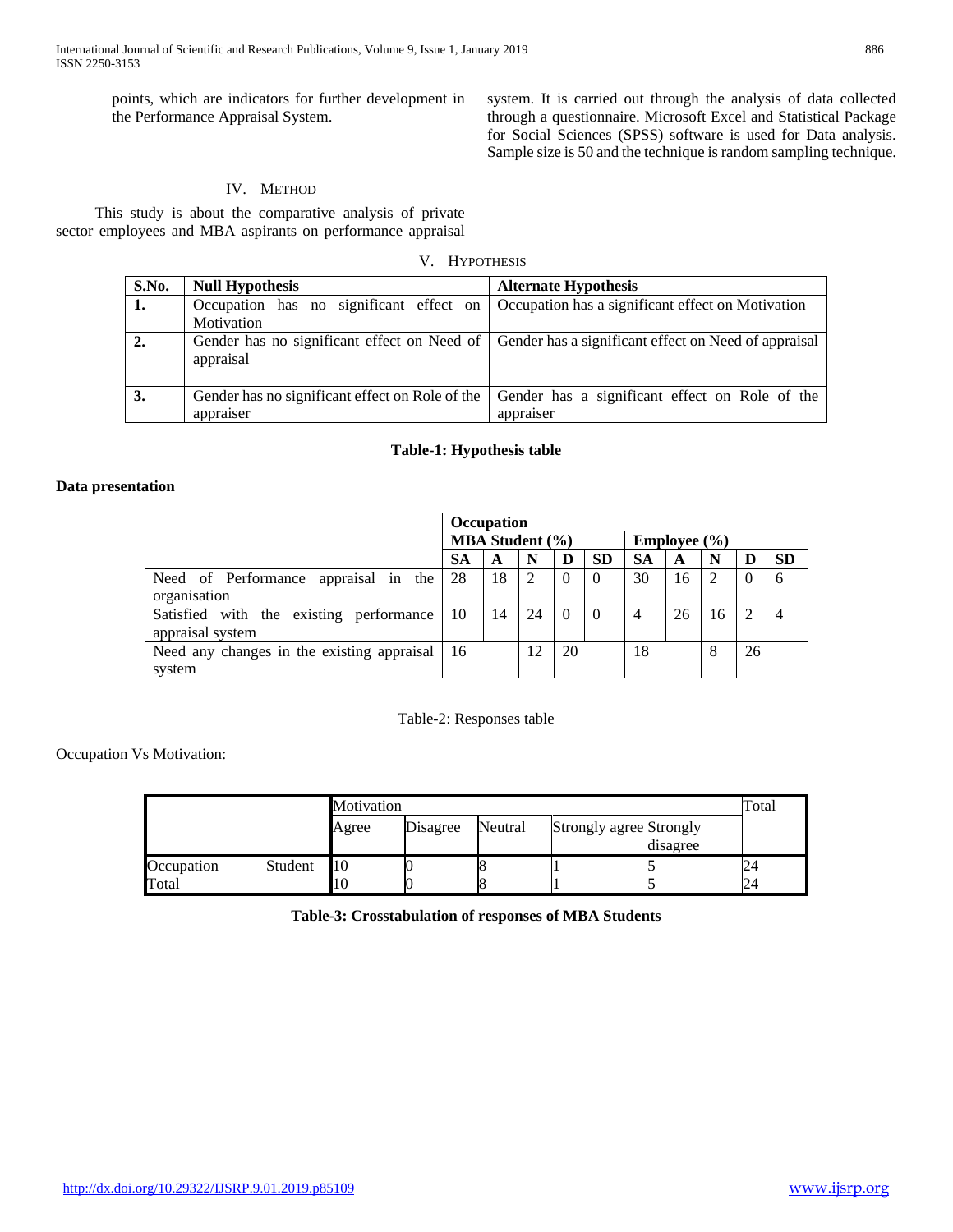|            |                     | Motivation |          |         |                   |                      | Total |
|------------|---------------------|------------|----------|---------|-------------------|----------------------|-------|
|            |                     | Agree      | Disagree | Neutral | Strongly<br>agree | Strongly<br>disagree |       |
|            | Analyst             |            |          |         |                   |                      |       |
|            | Employee            |            |          |         |                   |                      |       |
|            | Engineer            |            |          |         |                   |                      |       |
|            | Programmer          |            |          |         |                   |                      |       |
| Occupation | Software            |            |          |         |                   |                      |       |
|            | Manager             |            |          |         |                   |                      |       |
|            | Marketing assistant |            |          |         |                   |                      |       |
|            | Software developer  |            |          |         |                   |                      |       |
|            | Hardware            |            |          |         |                   |                      |       |
|            | Trainee             |            |          |         |                   |                      |       |
| Total      |                     |            |          |         |                   |                      | 26    |

#### **Table-4: Crosstabulation of Responses of employees**

#### Gender Vs Need of appraisal:

|        |        | Need of appraisal | Total   |                       |    |
|--------|--------|-------------------|---------|-----------------------|----|
|        |        | Agree             | Neutral | <b>Strongly Agree</b> |    |
|        | FEMALE |                   |         |                       | ΙU |
| Gender | MALE   |                   |         |                       | 14 |
| "otal  |        |                   |         |                       | 24 |

## **Table-5: Crosstabulation of Responses of MBA Students**

|        |             |       | Need of appraisal |                       |                      |    |  |  |  |
|--------|-------------|-------|-------------------|-----------------------|----------------------|----|--|--|--|
|        |             | Agree | Neutral           | <b>Strongly Agree</b> | Strongly<br>Disagree |    |  |  |  |
|        | FEMALE 5    |       |                   |                       |                      | 19 |  |  |  |
| Gender | <b>MALE</b> |       |                   |                       |                      | ιэ |  |  |  |
| Total  |             |       |                   | 14                    |                      | 26 |  |  |  |

# **Table-6: Crosstabulation of Responses of employees**

#### Gender Vs Role of appraiser:

**Crosstabulation**

|        |               | Role of the appraiser | Total  |       |     |
|--------|---------------|-----------------------|--------|-------|-----|
|        |               | Both                  | Helper | Judge |     |
|        | <b>FEMALE</b> |                       |        |       | 1 U |
| Gender | <b>MALE</b>   |                       |        |       | 14  |
| Total  |               |                       |        |       |     |

#### **Table-7: Crosstabulation of Responses of MBA Students**

# **Crosstabulation**

Count

|        |               | Role of the appraiser | Total  |       |     |
|--------|---------------|-----------------------|--------|-------|-----|
|        |               | Both                  | Helper | Judge |     |
|        | <b>FEMALE</b> |                       |        |       | IJ  |
| Gender | MALE          |                       |        |       | ن ر |
| Total  |               |                       |        |       | ZΟ  |

**Table-8: Crosstabulation of Responses of employees**